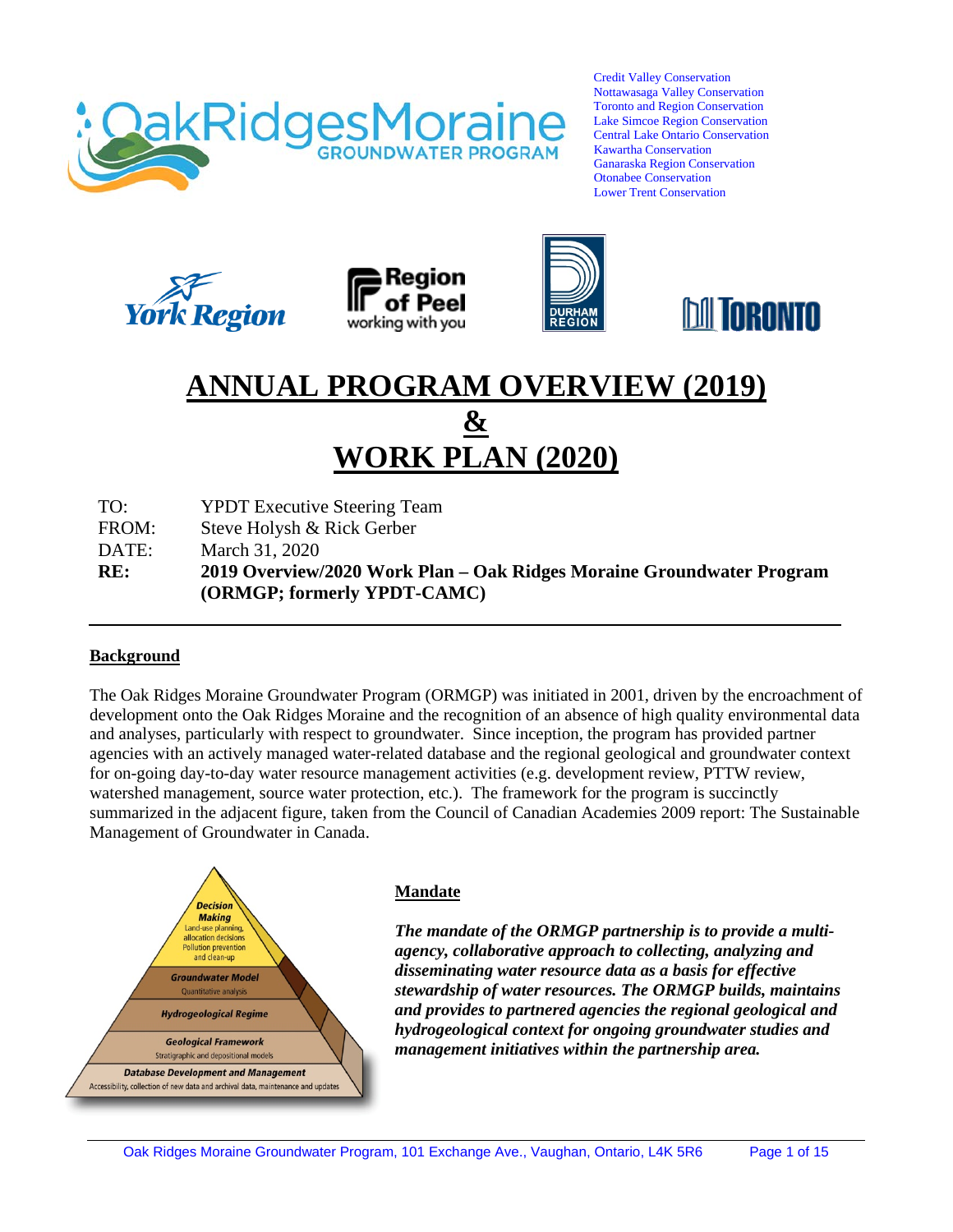*As such the program will:* 

- *Build and maintain a master database of water-related information that is accessible to all partner agencies;*
- *Build and maintain a digital geological construction of the subsurface layers that is accessible to all partner agencies;*
- Build, maintain and disseminate numerical groundwater flow models that can be used to address any *number of issues that arise at any of the partner agencies;*
- *Coordinate and lead investigations that will acquire new field data that will strategically infill key data gaps;*
- *Provide technical support to Drinking Water Source Protection teams to ensure that interpretations used in source protection technical work are consistent with the regional understanding;*
- *Provide technical support to planning authorities to ensure that Official Plan policies are developed in a manner which makes them consistent with up to date groundwater science as derived from the project;*
- *Provide technical support to all partnered agencies for addressing other Provincial legislation.*

Further information regarding the program can be found at oakridgeswater.ca.



Program area - Note that for data management purposes the program area comprises the entirety of three Source Water Protection (SWP) Regions: 1) Credit Valley/Toronto and Region/Central Lake Ontario (CTC); 2) South Georgian Bay - Lake Simcoe (SGBLS); and 3) Trent Conservation Coalition (TCC). Focus of work is largely directed to the GTA municipalities (York, Peel, Durham, and Toronto) and their associated Conservation Authorities (CAs).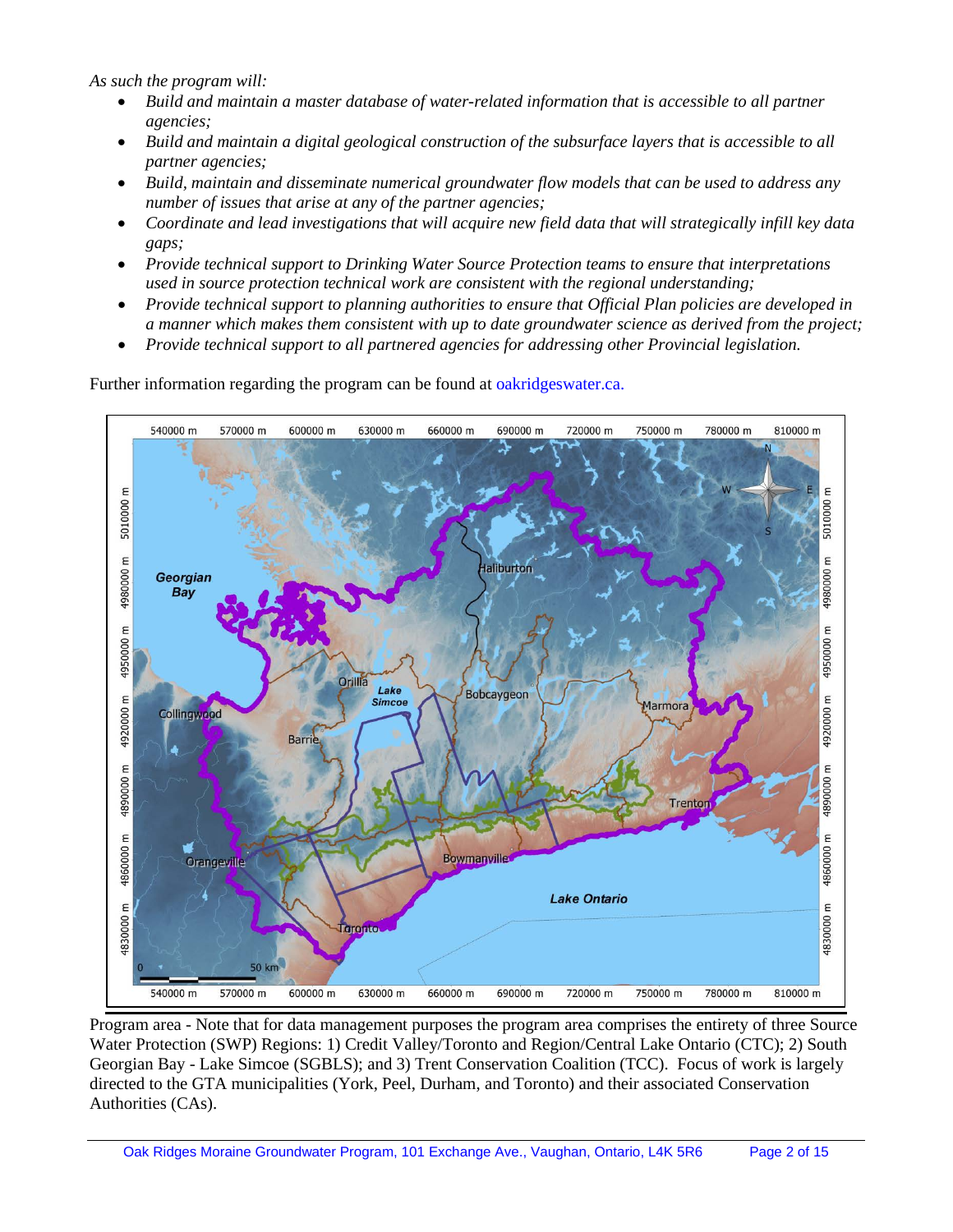# **Review – 2019 Highlights**



# **2. Analysis & Modelling**

- initiated and or finalized mapping of potential problematic groundwater areas in Aurora, Toronto, north Peel, Richmond Hill;
- continued work on harmonizing geology and long-term groundwater recharge estimates across ORMGP area;
- in cooperation with GSC, two open file reports on sediment geochemistry released;
- four numerical model consultant sharing agreements;
- assist LSRCA with mapping process for optimizing LIDs placement;
- technical insights and contributions to modelling studies for Durham, Peel and CVC;

# **3. Other**

enhancements to mapping section of website [\(oakridgeswater.ca\)](http://www.oakridgeswater.ca/); established collaborative partnerships with 7 new consultant firms (14 in total); meetings with Halton Region re joining program;



- contribution to City of Toronto GW strategy; • technical collaboration with various agencies including MECP; GSC; OGS; Hydro One; Richmond Hill; Federal Commissioner of Sustainable Development, Canadian Standards Association.
- Communications invited to speak at various forums including: PGO – Webinar; CTC

committee, special session at Latornell Conference,

GSC/OGS Open House, U. of T, GAC-MAC-IAH Conference, Institute of Civil Engineers.

# **4. Budget**

• Program delivered within available funds - no planned increase for 2020;

| <b>Program Component</b>         | 2019      |
|----------------------------------|-----------|
| Staff Costs (Wages $+$ Benefits) | \$684,000 |
| Office $Costs + Disbursements$   | \$52,000  |
| $Computer + Software$            | \$53,500  |
| Consultant/Services              | \$33,500  |
| Administration                   | \$14,800  |
| <b>Total</b>                     | \$837,800 |



# **1. Database**

- added this year  $-10,200$  boreholes; 1,100 reports; 20 million temporal records;
- 2019 logins to website: Consultants = 2,957; Agency Staff =  $3,737$ ; Public =  $2,197$ ;
- development of statistics/graphs to investigate GW level behaviour;
- addition of "Groundwater Knowledge/Insight" locations to database and website;
- incorporation of TRCA streamflow stations/data onto website;

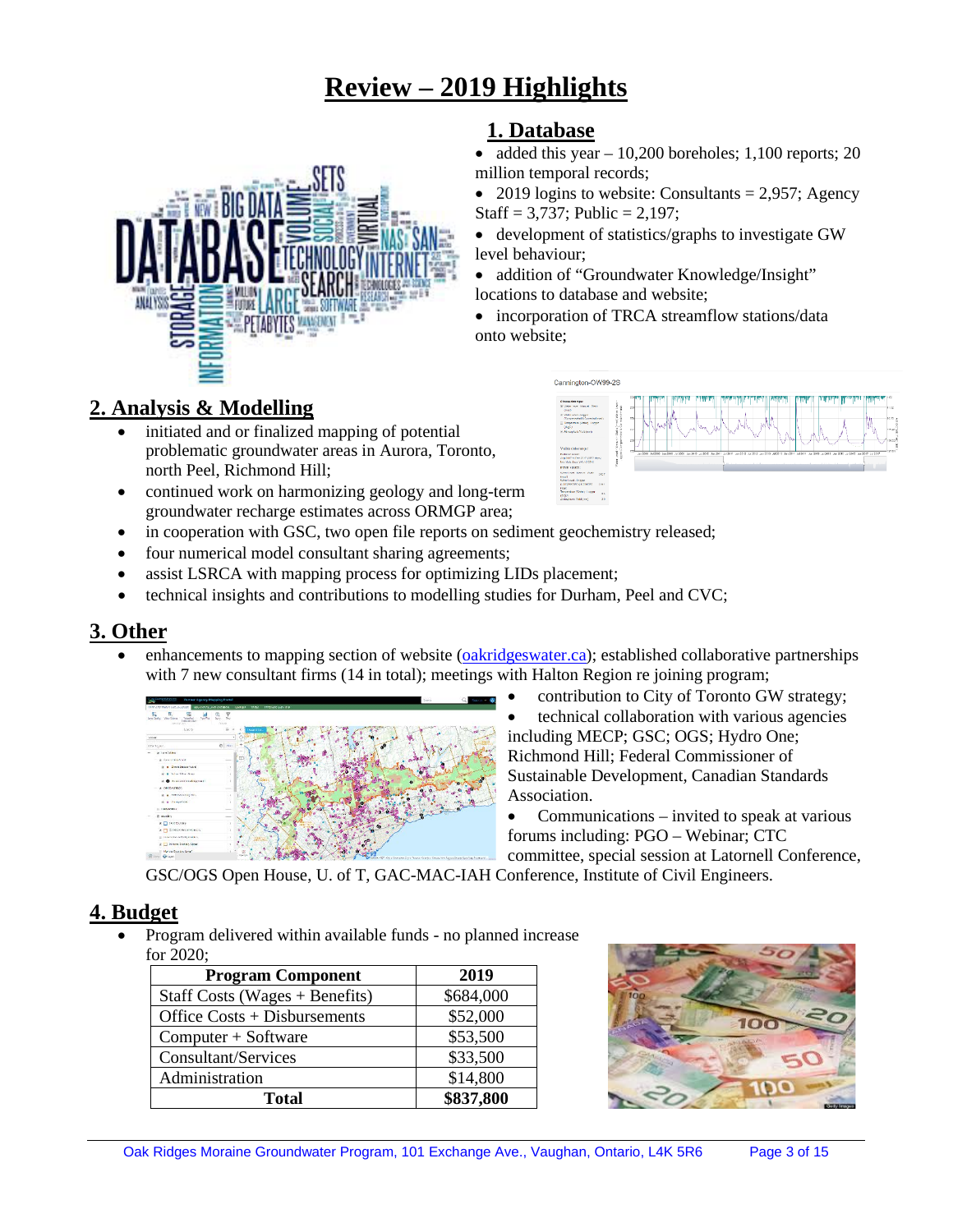# **Review – 2019 (Detailed Summary)**

The following provides a more detailed overview of activities undertaken through the Oak Ridges Moraine Groundwater Program through 2019.

# **1. DATABASE/WEBSITE**

Through 2019 the program's database structure/schema remained robust. The information contained within the database was refined and improved through 2019 with continued use of SQL 2016 to facilitate database management. As in previous years, the discussion of database and website issues has been broken into four categories: Additions; Corrections; Accessibility and Software/Hardware Management.

#### **1a Additions**

- An updated WWIS database was obtained in spring 2019 from the MECP and about 12,300 new well records (including decommissioning records and well upgrades) were brought into the database – the MECP well records are up-to-date as of September 2018;
- New boreholes: i) compiled by City of Barrie staff; ii) tied to projects in York Region were entered or imported into the database. In addition to the MECP wells, approximately 750 additional wells/boreholes were added in 2019;
- Approximately 1,100 new documents were brought into the library from Peel Region, Hunter GIS and from the City of Toronto;
- Streamflow data from the TRCA gauge stations was added to the database as a result, all of the streamflow statistics were automatically calculated for these new stations and made available via the website;
- new "Views" (queries on the database) created as needed to facilitate access to, and presentation of, specific combinations of database components onto the website;
- Miscellaneous well and associated data from consulting reports were brought into the database; and
- In total approximately 20 million temporal records (chemistry, water levels, stream flow, etc.) were added in 2019 – this number reflects the import of regional data, as well as the updating of climate and stream flow data from Environment and Climate Change Canada.

#### **1b Corrections**

• In moving forward with a review and update of the geological surfaces program staff continued to review and correct MECP wells with respect to: i) discrepancy between metric and imperial units and ii) poor geological interpretations; and iii) incorrect locations. Most of the unit issues have been corrected, however it is expected that future wells with more subtle unit issues will reveal themselves as they are inspected.

#### **1c Accessibility**

- 269 new accounts were created in 2019: 1) 160 for consultant partners bringing total to 264 consultant user accounts; and 2) 109 for partner agency staff bringing total to 340 technical staff user accounts;
- The program's website was re-launched in 2019 with a new look (ORMGP vs YPDT CAMC) using new design software that will facilitate updates into the future;
- 2019 saw the introduction of non-MECP (MOE) BH logs in .PDF format to the website (Boreholes Map – choose "Boreholes with Supplementary Log") – this allows for consultant logs and other older logs from GSC or OGS staff to be readily accessed on the website. In 2019 over 500 BH logs have been uploaded to the database/website;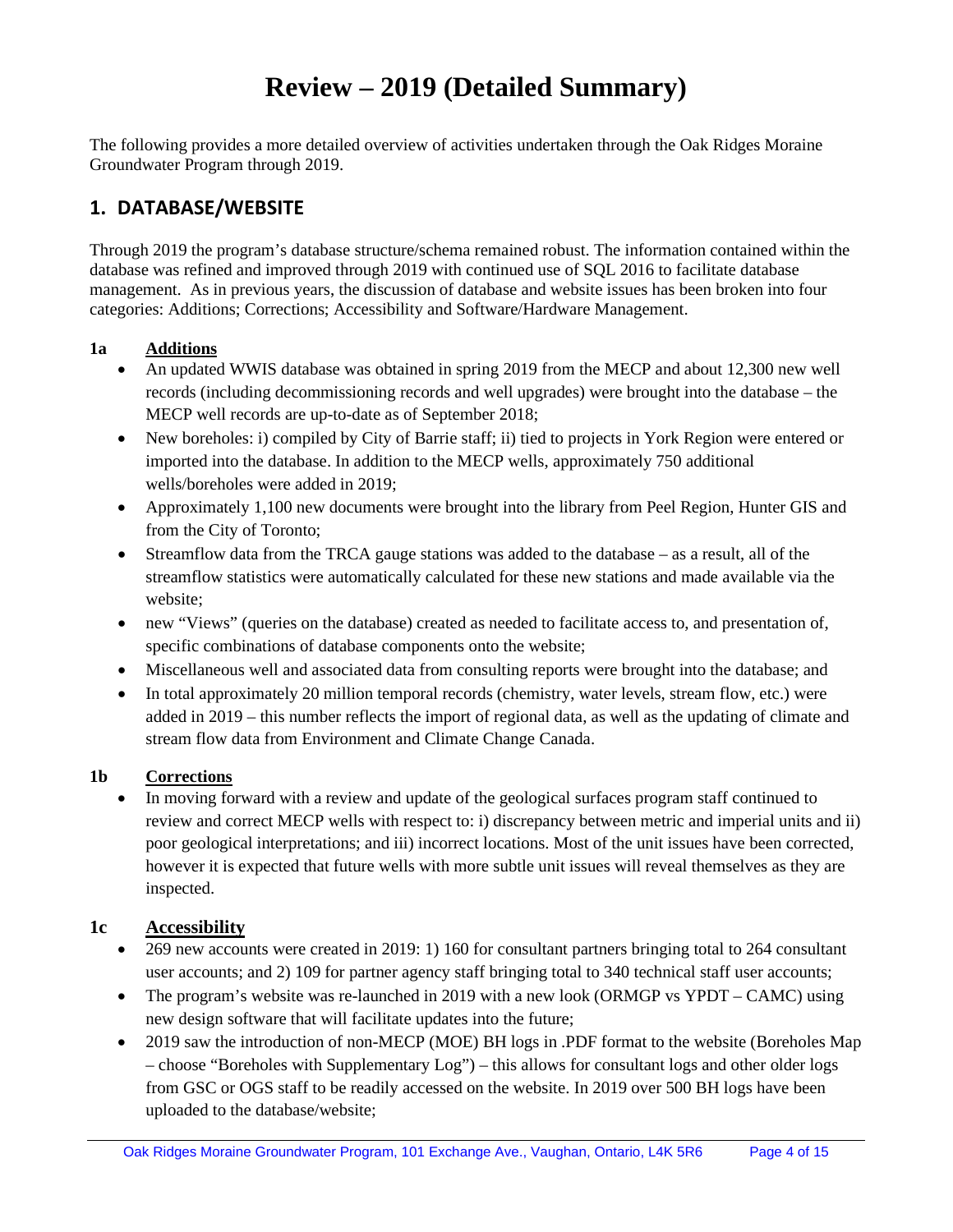- ORMGP staff continue to build upon the R statistical package by improving upon the high quality statistical analyses of streamflow level information via the program's website;
- Statistical and trend analyses of the long term climate data were added to the program's website using R related procedures;
- Piper Plots were made available on the website in 2019 to allow for analysis of water chemistry data; views were created in the database to assist with the generation of Piper Plot analyses (i.e. to look at ion charge balances, to extract and format the major cations and anions);
- Based on the ion distribution, in 2019 all of the ground water chemistry samples were classified into one of four different water types – this is shown on the water quality map on the website;
- The website Report Library/Document interface has been updated, and behind the scenes the process of managing and uploading documents to the website has been adjusted to make the process more efficient;
- The Citrix Xendesktop platform that was established in 2016 on the ORMGP server at Central Lake Ontario Conservation Authority offices continued to be used by technical ORMGP staff, as well as partner agency staff, to interact with the master database. On the Citrix Server platform, users can access either: i) the master database - for users permitted to make permanent changes; or ii) the "weekly database" (see below), for users looking to review and make use of the most recent data; and
- In 2019 there was a successful upgrade to the Citrix environment however the basic format and structure of the system remained largely unchanged. The system is largely performing up to expectations although staff continue to work out problems with the occasional user disconnection. Via the internet, the database and several related software programs can be utilized for viewing and interacting with the master database. Staff continue to make use of this platform to provide ready access to the program's database and information.

# **1d Software/Hardware Management**

In order to keep the database up-to-date and readily accessible to the partner agencies there is continual maintenance and review of the program's software and hardware capabilities.

2019 saw three significant equipment purchases:

- 1. a Dell EMC SCv300 network storage device (which was cost shared with CLOCA to help with storage of various numerical models and runs, database backups, etc.);
- 2. a Dell Poweredge T640 Server which has enabled improved load balancing for the virtual machines that provide web page services, GIS, Geocortex mapping services, database hosting, remote desktop machines, etc.; and
- 3. a new Dell Precision 7530 laptop.

In 2019, the following tasks continue to be undertaken with respect to the program's software and hardware management:

- database management workflows that were reconfigured to work within Citrix platform in 2017 have continued to be used through the 2019 calendar year. As in the past, the backing up of the database continues to be a focus of the program and was unchanged in 2019:
	- o The database resides on a server at CLOCA which is continually backed up through VEEAM backup system server software – should there be a power failure or database glitch, the database can be restored from a short term backup in very short order; the VEEAM software stores multiple versions of the database which are eventually overwritten with subsequent, more recent backups;
	- o on a weekly basis (every Sunday) the following steps are automatically transacted: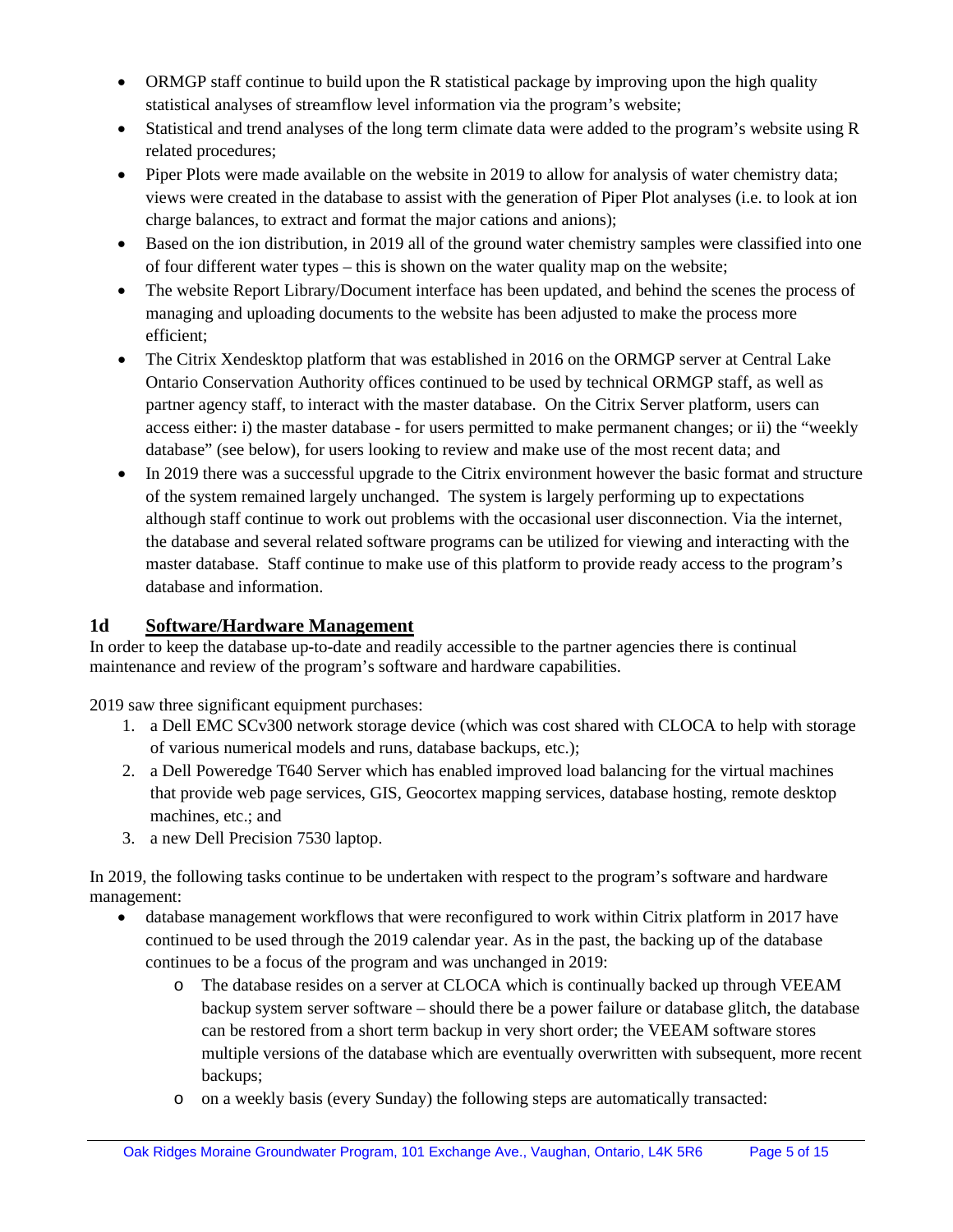- the database is backed up to a different CLOCA based server (this copy is dubbed the "weekly database") and is made available for use via the program's website to share data with the outside community;
- this database is automatically transferred/written to an ORMGP server at TRCA's offices (used by ORMGP staff to interact with, review and check the database);
- o over the long term, copies of the weekly database are held off-site (along with backups at TRCA and CLOCA) and monthly copies are held indefinitely should they be required;
- To ensure partners have the ability at their own offices to use software products (e.g. Viewlog, Sitefx, and others) to review/access/QA/evaluate their data held in the ORMGP database, a cut of each partner agency data set is distributed (in SQL and/or Access format) at least two times in 2019 (more often if needed/requested).

# **2. ANALYSIS & MODELLING**

The following initiatives were undertaken through 2019.

# **Technical Model Contributions**

Through 2019, in addition to the numerous analyses highlighted below, ORMGP staff continue to communicate with software developers to discuss modelling code, at a high technical level, and to provide input regarding suggested fixes and/or improvements to existing software codes (e.g. discussions continue to be held with the developers of GSFLOW, HydroGeoSphere, Raven, and CSHS HydRology).

### **Durham Region Numerical Model**

With the selection of a preferred consultant, in 2019 staff worked with Durham Region staff to attend meetings and to review key inputs to the numerical model, in particular the refined geological surfaces. ORMGP staff communicated regularly as required with the technical consultant and with Durham staff to ensure that the modelling was proceeding as per the submitted proposal.

# **Peel Region Numerical Model**

Peel Region also embarked on a renewed modelling initiative in 2019. ORMGP staff continue to assist Peel Region staff in communicating insights to the technical consultant selected for the modelling. Although the project has been delayed due to difficulties with the consulting team, the study is still on track to provide a significant update to the overall understanding of Peel Region's groundwater and surface water resources.

# **Model Subcommittee**

The modelling subcommittee convened in 2019 to exchange ideas and techniques for enhancing numerical model use across the program study area. A central theme of the 2019 meeting was on water budgets with some focus on recharge and infiltration.

#### **Hydraulic Conductivity and Transmissivity**

In 2019 work was ongoing to implement a database routine that determines the transmissivity and hydraulic conductivity of aquifers. The routine makes use of the interpreted screened aquifer unit, based on the ORMGP geological model(s), coupled with the short term pumping data obtained from the MECP/MOE water well records and the geological models. Using an iterative routine, the K and T are calculated. Once completed, this information will be made available on the website.

#### **Groundwater Knowledge/Insight Locations**

Continued work with Ross Hodgins (retired MOECC) to capture historical knowledge into the program's files.

# **Surface Water Analyses**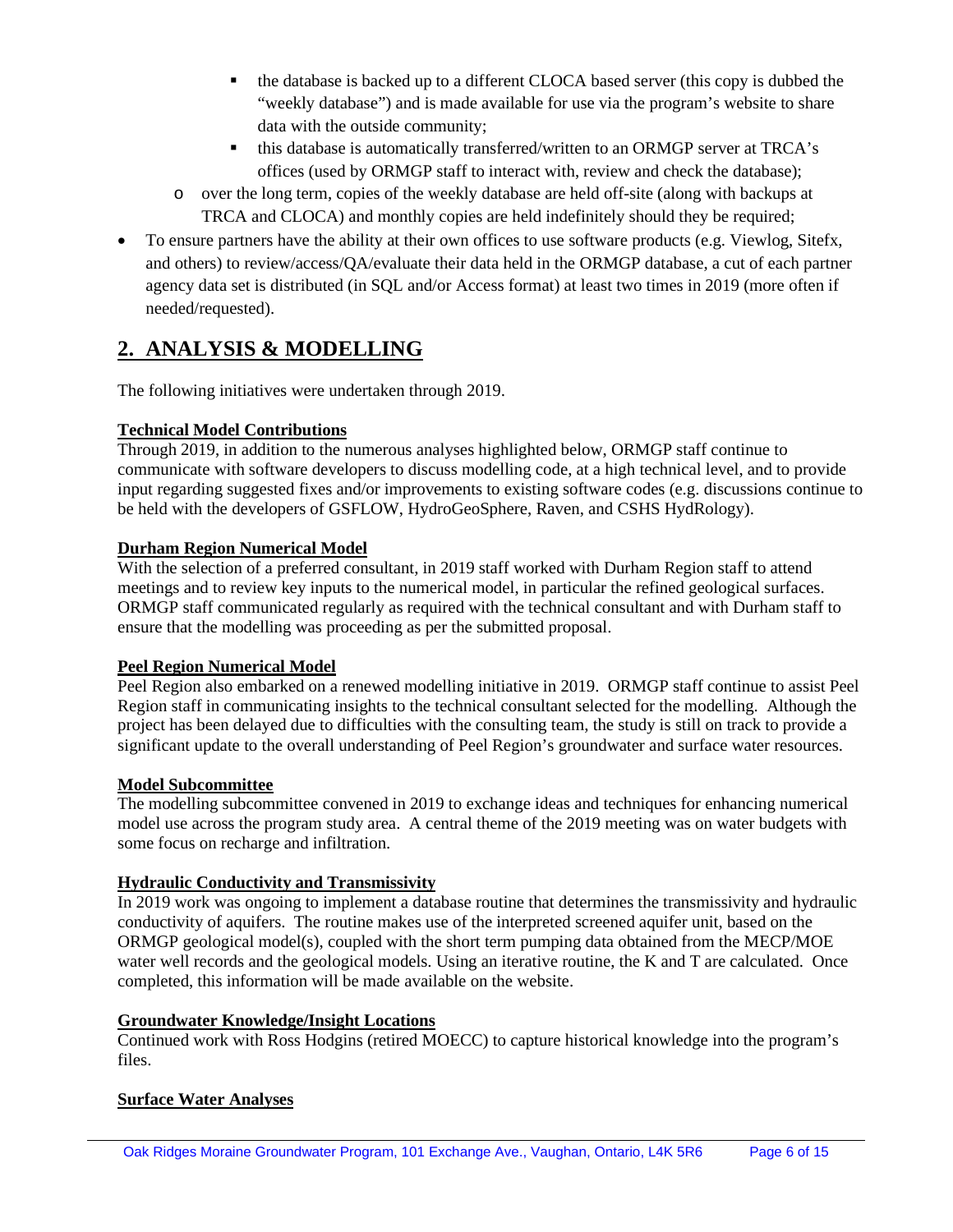As in the past, through 2019 the surface water analysis package that is currently running on the program's website has been continually enhanced and refined, based on the recommendations and needs of partner agencies. Stream flow data from Environment and Climate Change Canada's website is regularly being uploaded into the program's database and various statistical analyses have been added to the website. As new data is regularly added, the statistical analyses are automatically updated. Users continue to be able to select a stream gauge location and then undertake a wide variety of analyses of the data (e.g. baseflow analysis, flow frequency, trend analyses, cumulative discharge, etc.). The user is able to change the selection of the range of days for which any analysis will be undertaken and the statistics are updated dynamically as the date range is changed.

#### **Geological Layer Harmonization**

2019 saw advancement in the harmonization of geological layering across the study area. In addition to assisting with the reworking of the geological layers in Peel and Durham through their modelling initiatives, ORMGP staff also began to examine and make new picks at recently added wells. Geological work/picks were focused across parts of Toronto and on the bedrock surface. Some focused examination of the York Tier 3 geological layering was also undertaken.

#### **Regional Groundwater Recharge Estimation**

In conjunction with the geological harmonization, significant improvements to the methodology for interpolating, at a fine resolution, the ORMGP data into a contiguous long-term average recharge estimate were undertaken. 2020 will see the introduction of these estimates to the water balance themed Geocortex map on the web site.

#### **Climate Data**

In 2019 a series of climate statistics and trend graphs were added to the program's website. Users can now look to the website to see a variety of climate related graphs and statistics (i.e. seasonal trends, monthly trends, return period, standardized indices, etc.). As an example of the practicality of this, visitors to the website can now quickly determine whether the previous month was either hotter/colder or wetter/drier than the long term average.

#### **Richmond Hill, Aurora, Peel, Toronto "Areas of Concern" Mapping/Analyses**

ORMGP staff have had considerable experience in the Richmond Hill area, and in particular with the artesian conditions that naturally exist on the south slope of the Oak Ridges Moraine within the Town. In 2019, this knowledge was again used by town officials in reviewing development applications. This condition occurs as a result of the pinching out of the Oak Ridges Moraine aquifer sediments in moving from north to south as the elevation declines from the crest of the moraine. The Oak Ridges Aquifer pinches out between the overlying Halton Till and the underlying Newmarket Till. Wells or excavations that breech the upper confining Halton Till aquitard can lead to considerable groundwater problems that cost significant time and money to resolve. Through 2019, ORMGP staff have moved beyond Richmond Hill, to Aurora, Toronto and parts of Peel Region, and using the same principles, have prepared final or draft mapping that shows areas where proposed developments/excavations might result in 'unexpected' groundwater problems (and associated costs).

#### **Miscellaneous technical support**

**York**

- Assisted with review of cored borehole logs from Richmond Hill and Mount Albert;
- provided technical support on Richmond Hill flowing well and dewatering history to finalize "Areas of Concern Mapping";
- technical and modelling support for work being undertaken in Nobleton;
- worked with York staff to prepare "Areas of Concern" mapping for Town of Aurora.

**Peel**

assisted with preparation of geological cross-sections;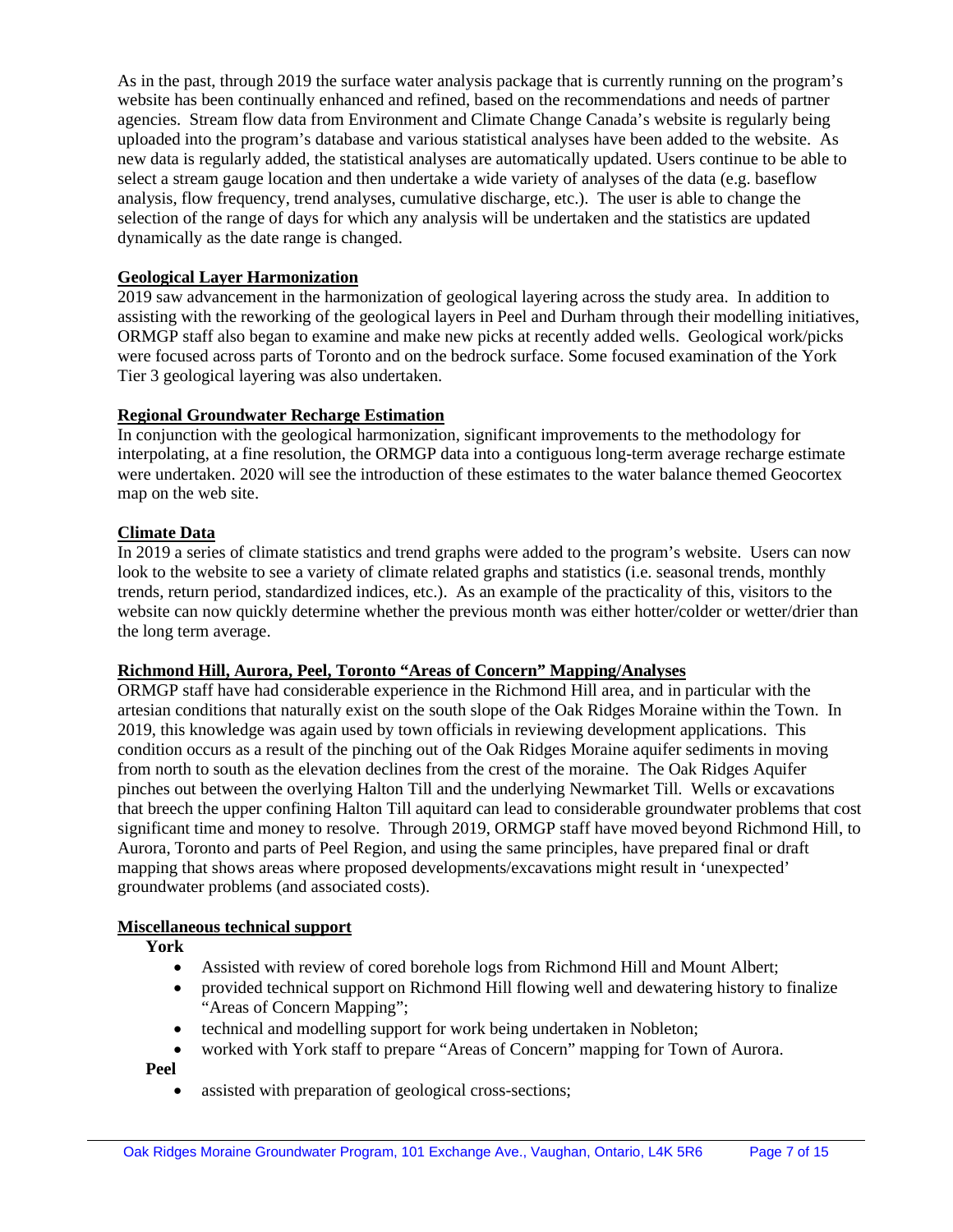- provided overview/tour of website to nearly 200 Peel Region staff at three "Lunch and Learn" sessions (summer 2019);
- provided technical support in meetings for Region-wide modelling initiative;
- met with planning staff (November 2019) to discuss Mayfield area planning and to show website and how Peel staff could integrate components of website into planning work flows;
- initiated work to investigate "Areas of Concern" mapping for south part of Town of Caledon;

#### . **Durham**

- supported Region and Burnside staff to ensure migration of data into database;
- provided ORMGP website overview to senior Durham Region management team;
- met with Durham staff and technical modelling consultant team to provide technical input to the regional modelling initiative.

#### **Toronto**

- attended meetings to provide continued input on Groundwater Strategy presentation at Workshop #2 on water tight building designs;
- trained summer students on the program and on how to process consultant reports for library access through the program website;
- meetings with City staff from Toronto Water and Planning to show website and potential use for ongoing work;
- organized field trip for student and staff to show geology/hydrogeology of Toronto area;
- reviewed and provided technical direction on City guidance document for undertaking Hydrological Reviews.

#### **TRCA**

- imported stream flow monitoring data into the database allowing all TRCA stations to have statistical analyses performed via the program website;
- presentation of ORMGP database/website to IT and Restoration Services staff;
- provided technical review on TRCA's methodology for ESGRA Mapping;
- provided technical support regarding the potential development of an Aquifer Thermal Energy Storage (ATES) geothermal system at new office building;
- following 2018 interpretation of the regional groundwater flow model results to produce the raw data points to prepare ESGRAs, in 2019 ORMGP staff assisted in developing and reviewing the documentation of processing of the raw data to delineate the final ESGRAs needed for their watershed planning;
- Worked with TRCA staff to install a climate and groundwater monitoring station in Pickering (Hwy 407 & Lakeridge Road area).

#### **LSRCA**

- provided technical support and cross-sections for East Holland Watershed LID suitability project;
- provided technical support on WHPA delineation;

#### **CLOCA**

- presentation on ORMGP to Conservation Authority Board;
- continued to provide technical support with respect to the Ontario Hydro facility (i.e. establishment and operation of long-term groundwater monitoring location) in the Municipality of Clarington;

#### **CVC**

- technical support provided for MIKE SHE modelling being undertaken in cooperation with University of Guelph
- presentation of website to senior watershed science staff;

**NVCA**

- presentation on ORMGP to Conservation Authority Board
- provided ongoing assistance/training to staff in getting water level data organized and ready for import into the program database;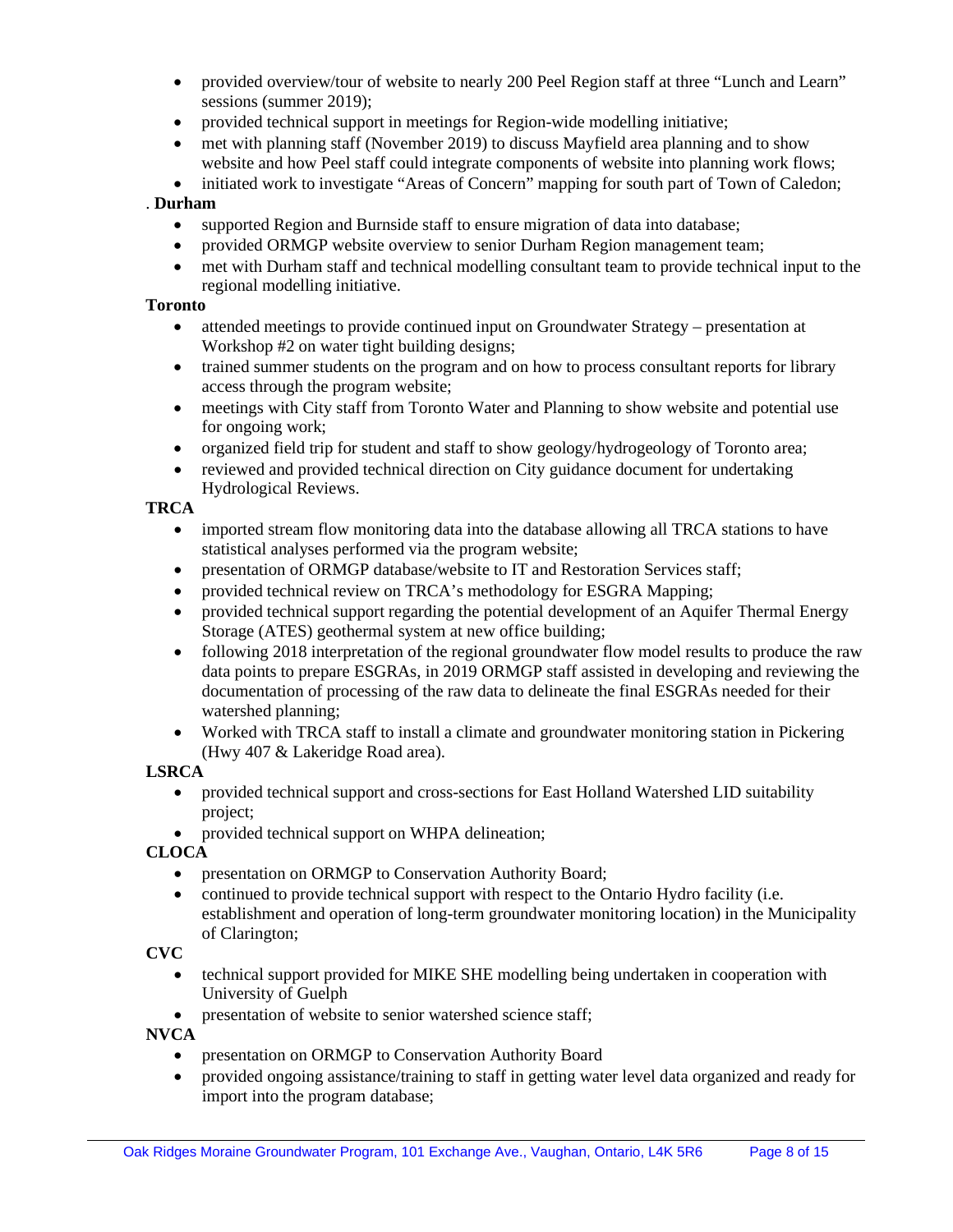#### **Barrie**

• Provided technical input to Terms of Reference document to address City staff concerns with proposed new buildings with deep foundations or parking garages which might breach aquifers and alter water quality and/or quantity moving to municipal supply wells;

#### **MECP**

• worked with MECP staff and their consultants on a report that investigated ways to update and improve the Water Well Information System database.

#### **Commissioner of Environment and Sustainable Development (Auditor General of Canada)**

• met with group to provide input on how federal government is undertaking work on freshwater resources and how work can be improved.

# **3. OTHER PROGRAM INITIATIVES**

Over the course of 2019 a number of other initiatives also formed part of the overall work program.

**Website** – Partnership agreements with consulting firms were initiated in early 2018 and were maintained throughout 2019. At the end of 2019 there were fourteen consulting firms that had partnered with the ORMGP whose staff are now actively using the password protected side of the website. ORMGP staff track the number of logins to the site by each consultant partner and provide that information back to the consulting firm so they can assess the value received by the company.

Through 2019 the partnership with GIS staff from Central Lake Ontario Conservation Authority (CLOCA) continued with a focus on enhancing the program's mapping section of the website. Enhancements to the Geocortex mapping tool on the website continue to improve the ability of users to efficiently explore the vast data and information sets assembled under the program.

In 2019, some of the more significant updates to the website included the following:

- addition of a "Land Use" themed map that contained land use designations for the Greenbelt, the Oak Ridges Conservation Plan and the Niagara Escarpment Plan. ANSI's and WHPAs were also uploaded to the website – this was owing to requests for this type on information from consulting firms that are using the site;
- as mentioned above, BH logs from non-MECP/MOE wells were added to the website;
- continued addition of Groundwater Knowledge/Insight locations;

**Memorandum of Understanding (MOU) –** in 2019 work began on the renewal of the ORMGP MOU. The current 10-year MOU expires at the end of 2020. The MOU provides the overarching agreement and commitment between all 13 partner agencies to the program. Draft MOU documents were circulated for review to the partner agencies.

**Report Library –** in 2019 the City of Toronto hired two summer students to assist in moving reports into the program database. As in previous years, in 2019 the ORMGP retained a summer student to further assist in getting other miscellaneous reports and boreholes into the database. 2019 also saw continued co-operation with Hunter GIS staff to acquire, for incorporation into the program library, a number of consultant reports that the company has assembled over the years. This partnership is proving fruitful as many older unique reports are being 'rescued' and made available via the library.

**Field Work** – Staff continue to monitor a suite of approximately 40 wells to help in characterizing specific hydrogeological settings that have been identified across the study area.

**Ontario Climate Advisory Committee** – as part of the task of considering the future use and updating of the available groundwater flow models across the program study area, in 2019 staff continued to attend and contribute to this working group that advocates for best management practices in terms of collecting, managing and distributing climate information in Ontario.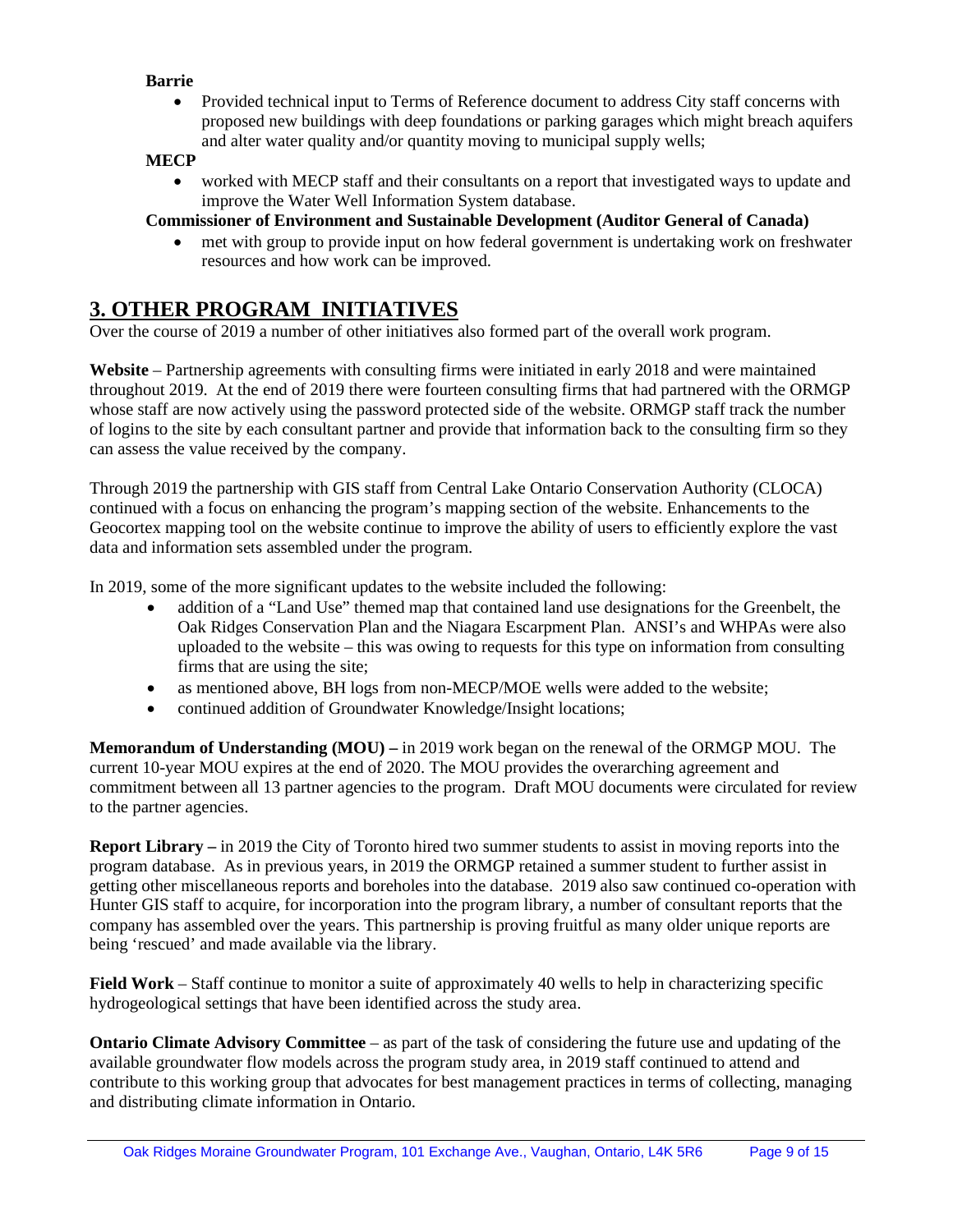**Standards Council of Canada** – Being recognized as leaders in environmental data management, ORMGP staff were invited to serve on the SCC's committee for climate data standards for managing climate information across Canada. This continued through 2019.

#### **Communications/Analyses**

In 2019 ORMGP staff were invited to present or meet with various external agencies on behalf of the partner agencies.

- Assisted with the organization, contributed a talk and coordinated a panel discussion at the annual Ontario Geological Survey (OGS)/Geological Survey of Canada (GSC)/Conservation Authority Open House held in February in Guelph, Ontario;
- Presented two papers to the annual International Association of Hydrogeologists conference in Quebec City: i) Better Water Management Related Decisions; and ii) Hydrogeology of Channel Systems in Early to mid Wisconsinan Sediments, South Central Ontario;
- Provided a PGO webinar for professional Ontario geoscientists;
- Put forward, organized and contributed presentations to a  $\frac{1}{2}$  day session on the ORMGP at the 2019 Latornell Conference in Alliston;
- Provided 'Lunch and Learn' or similar talks at the following locations to promote increased use of the ORMGP website: Terraprobe; ORCA, KRCA, GRCA, LTRCA, NVCA, CLOCA, TRCA, CVC, Peel Region (3 sessions);
- Invited to present to the Institute of Civil Engineers;
- Invited by Severn Sound Environmental Association to present at the Annual General Meeting of the Horseshoe Valley residents association;
- Invited to provide university lectures at University of Toronto (4<sup>th</sup> Year and Graduate courses in hydrogeology/water management) and at University of Guelph (3<sup>rd</sup> year Engineering GIS course);
- Met with Halton Region staff to present the ORMGP program presentation and discussions led to the Region giving consideration to joining the program; and
- Presented at the City of Toronto Groundwater Management Strategy workshop #2 on Water Tight Foundation.

# **4. BUDGET SUMMARY**

The four senior partners (City of Toronto, Regional Municipalities of York, Peel and Durham) each contributed \$175,000 in 2019 (Total of \$700,000). In addition, the program received \$69,000 from consultant subscriptions to the program. The program's base expenses for the 2019 are summarized below; 2018 costs, as well as estimated 2020 costs are also provided. Note that Staff Costs incorporate CLOCA staff allocation to assist with website.

| <b>Program Component</b>         | 2018      | 2019      | $2020$ (est.) |
|----------------------------------|-----------|-----------|---------------|
| Staff Costs (Wages $+$ Benefits) | \$659,500 | \$684,000 | \$690,000     |
| Office + Disbursements           | \$52,300  | \$52,000  | \$55,000      |
| $Computer + Software$            | \$35,500  | \$53,500  | \$32,000      |
| Consultant/Services              | \$21,200  | \$33,500  | \$30,000      |
| Administration                   | \$16,500  | \$14,800  | \$15,000      |
| Total                            | \$785,000 | \$837,800 | \$832,000     |

The program was completed within an acceptable budget in 2019. As was the case for the past two years, carryover amounts from previous Source Water Protection related work will provide accommodation within the program budget to cover the excess expenditures over revenues for 2020. Therefore, no budget increase has been requested for 2020. A budget increase is being proposed for 2021.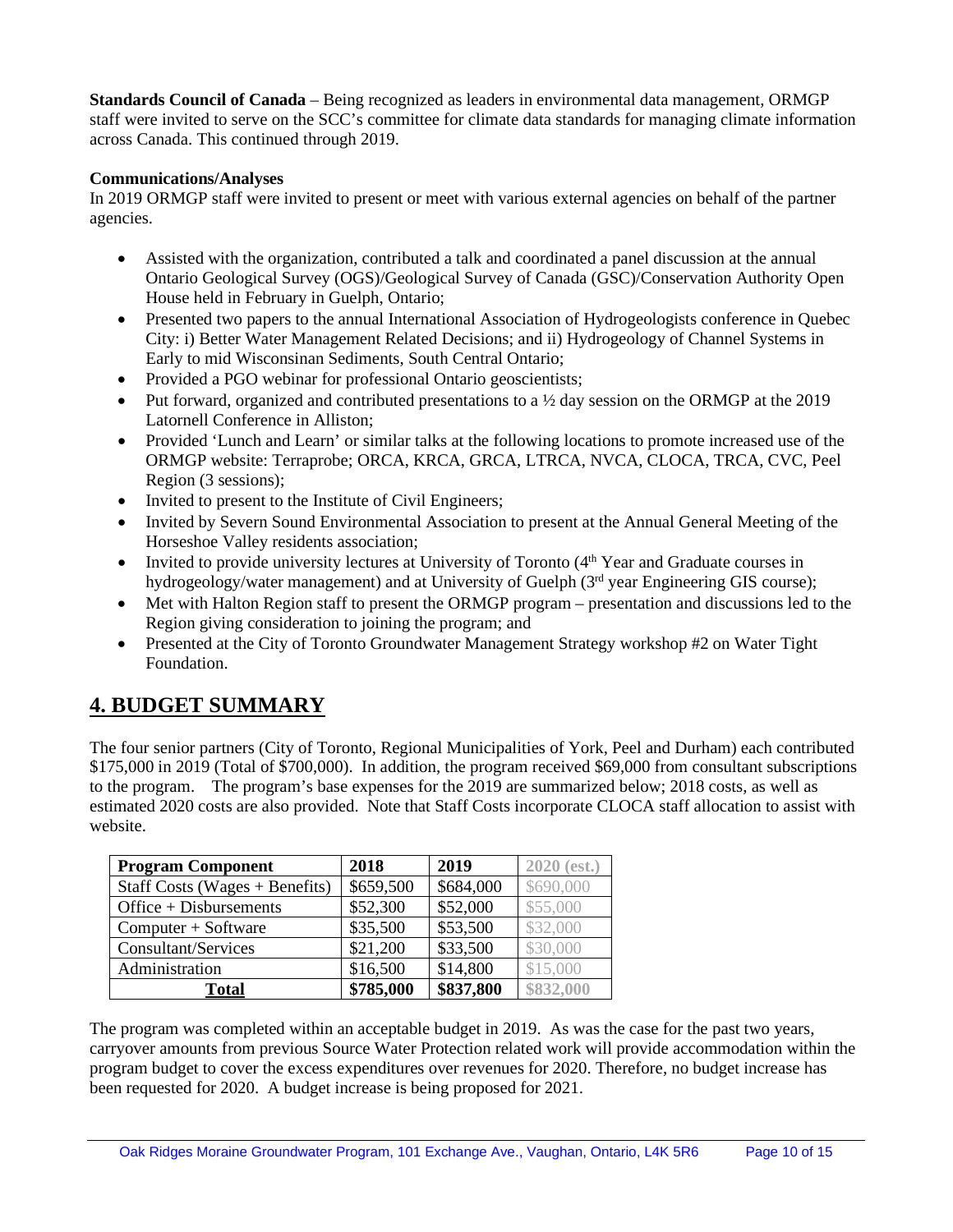# **2020 WORK PLAN – ONGOING/UPCOMING TASKS**

# **1. DATABASE RELATED**

#### **Task 1.1 – Report Library Capture**

In 2020 program staff will be working with Hunter GIS staff to input additional reports into the library. The reports cover a broad geographic range and will help to infill many areas where no previous work has yet been made available. Staff will also be assisting City of Toronto students with the processing of any City of Toronto reports. Data capture from these documents into the database will also continue.

- **Benefits:** Improved access to and availability of subsurface information across program area.
- **Estimated Timeline:** Ongoing through 2020.

#### **Task 1.2 – Fostering and Enhancement of Consultant Partnerships**

Over the course of 2020 staff will continue to monitor external partner agency use of the program website and encourage further use of the site. Tracking of consultant use continues to show disparity in the utilization of the website by different consultants. In 2020 staff will continue to put forward means of increasing traffic to the website and encouraging existing users to provide feedback. A training/educational one-day workshop is planned for the late spring 2020. Staff will continue to encourage other companies to join the partnership.

- **Benefits:** This task, especially the one-day training/education workshop, will help to ensure that consultant partners are engaged in the program in a meaningful way, allowing them to maximize their use of the website and to contribute to the program.
- **Estimated Timeline:** Ongoing through 2020.

#### **Task 1.3 – Knowledge Management Capture**

2020 will see the continued input of new "Groundwater Knowledge/Insight" locations (through discussions with consultants and agency technical staff) to document more water stories/lessons (e.g. flowing conditions, buried valleys, areas of poor water quality, etc.) and add them to the database and website. These locations are an important way of transferring key groundwater knowledge from the past to current and future groundwater practitioners.

- **Benefits:** This exercise builds on the types of data and knowledge capture activities that are already undertaken through the program. To date, the type of information collated into these locations is either not found in any of the ORMGP library reports, or the information is not readily apparent without detailed reading and review of many specific reports. Having a mapped layer of such 'cautionary locales' where a synthesized story is readily available via the ORMGP website benefits the overall understanding and improves management of water resources across the study area.
- **Estimated Timeline:** Ongoing through 2020.

#### **Task 1.4 – Updated Version of Database**

In 2019 staff began work on a database update that would, amongst other tasks, include a joining of two "Location Tracking" tables in the database (D\_Location\_Elev\_History and D\_Location\_Coord\_History) to better track how locations might be corrected/updated through time. This task is still ongoing in 2020.

- **Benefits:** This task will provide for improved management of coordinate and elevation changes within the database as well as improved management of elevation related data within the database.
- **Estimated Timeline:** Fall 2020.

#### **Task 1.5 - Continued improvement and expansion to the database**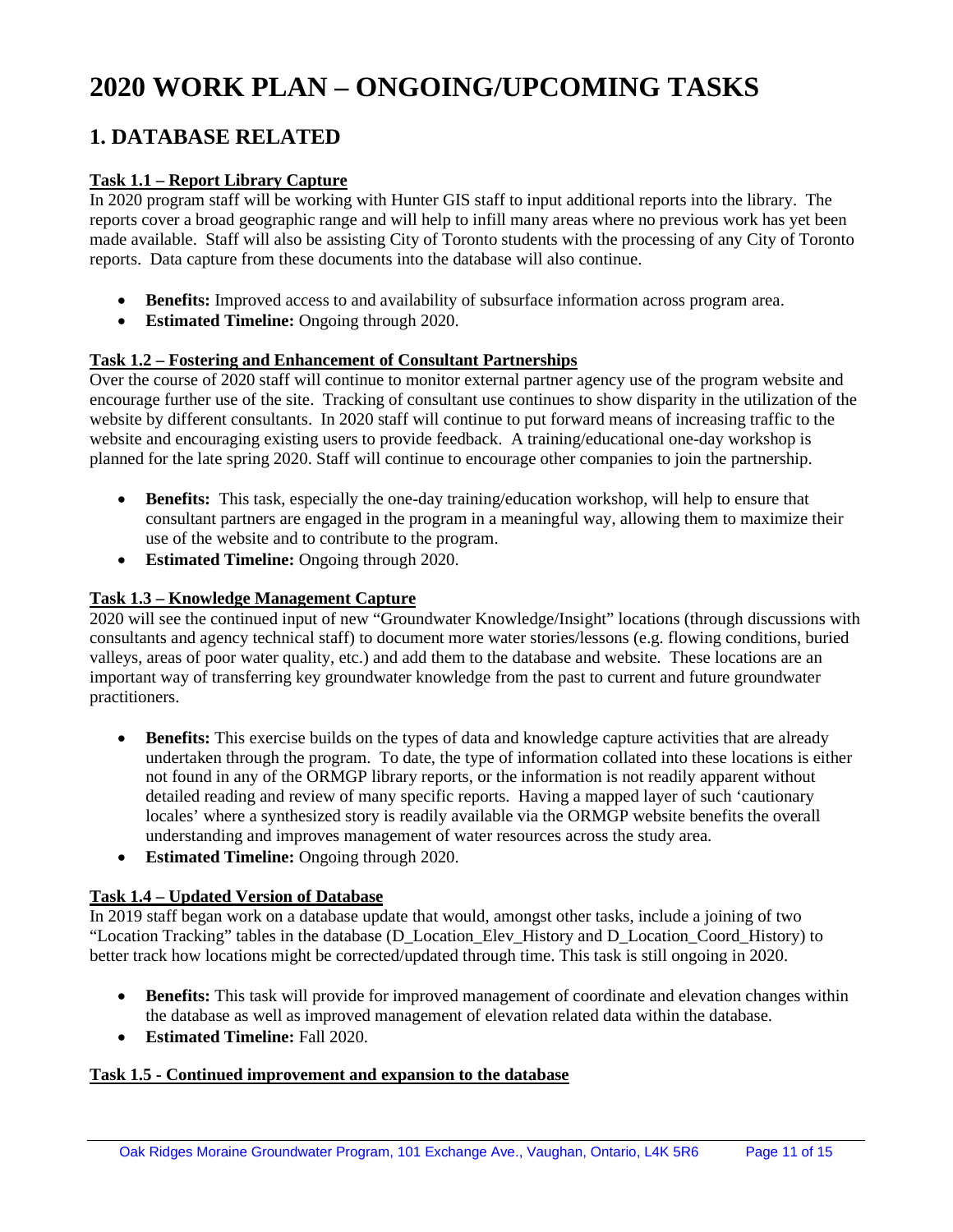The database is now about 70 gigabytes in size and continues to grow as new information is appended. Up-todate climate and streamflow data are regularly acquired from Environment and Climate Change Canada and input to the database. Providing updates are made available from the Province the WWIS, PGMN data and PTTW will be updated in 2020. Data from various partner agencies will continue to be imported into the database.

- **Benefits**: Improved data quality and additional data input to the database will enhance any work undertaken in the ORMGP area, whether it is in support of development, construction activities, or other.
- **Estimated Timeline:** Ongoing through 2020.

# **2. WEBSITE, ANALYSIS & NUMERICAL MODEL RELATED**

As in previous years, key initiatives for 2020 will relate to communication and outreach and will focus on continued enhancement of the program's website to deliver data, information and knowledge in an easily accessible manner. The long term goal for the website is to build upon earlier successes by offering newer and better ways to access, view and analyze data, all to benefit partner agency and consultant staff. Towards this end, staff are routinely exploring additional opportunities that SQL 2016 presents in terms of its linkage with the "R" statistical software package (additional charts, graphs, etc.). The technical content currently available on the website will continue to be enhanced by providing additional insight pieces that succinctly summarize different hydrogeological analyses that have made effective use of the vast store of data in the database. An ongoing goal of the program's website continues to be to reduce the need for extensive knowledge regarding how to use various individual specialized software packages (e.g. Sitefx, GIS, SQL Management Studio).

#### **Task 2.1 - Model Harmonization**

With over 80 numerical models having been generated across the geographical study area of the program, staff continue to work towards a single "authoritative" geological framework across the study area by incorporating insights from these models. The work involves incorporating new well/geological data as well as examining the interpretations from existing numerical models to re-build a revised geological framework. In 2020 work will continue to build from 2019 activities which saw: i) the review and contribution to ongoing modelling work undertaken in Peel and Durham Regions; and ii) the strategic revising of picks (largely in Toronto and/or associated with the bedrock surface) and the geological interpretation/picking at wells that have been newly added to the database.

- **Benefits:** This task will consolidate the many numerical model geological frameworks as well as new data into an "authoritative" set of surfaces that will extend across the entirety of the Oak Ridges Moraine study area. For each agency, this will continue to prove to be a significant benefit in that they can confidently provide a set of interpretive geological layers to any ongoing capital works project that involves subsurface excavation or tunneling. When provided to consultants, the set of layers allows for all parties (including staff and consultants working in adjacent agencies) to speak with a common language when referring to the subsurface stratigraphy.
- **Estimated Timeline:** Ongoing through 2020

# **Task 2.2 – Addition of Time Series Analyses for Groundwater Monitoring Wells**

Further work is planned to better analyze the data tied to long term pumping and monitoring wells. 2020 will see the introduction of a series of graphing and analysis tools that will help to better understand longer term groundwater level trends, as well as how the groundwater system responds to seasonal fluctuations in water availability. Various questions related to trends can be analysed such as: At any given location does the highest annual water level occur at the same time of year? What is the magnitude of the annual fluctuation in water levels? Do certain monitoring wells reflect the same behaviour? Similar questions can be asked of pumping data and groundwater temperature data.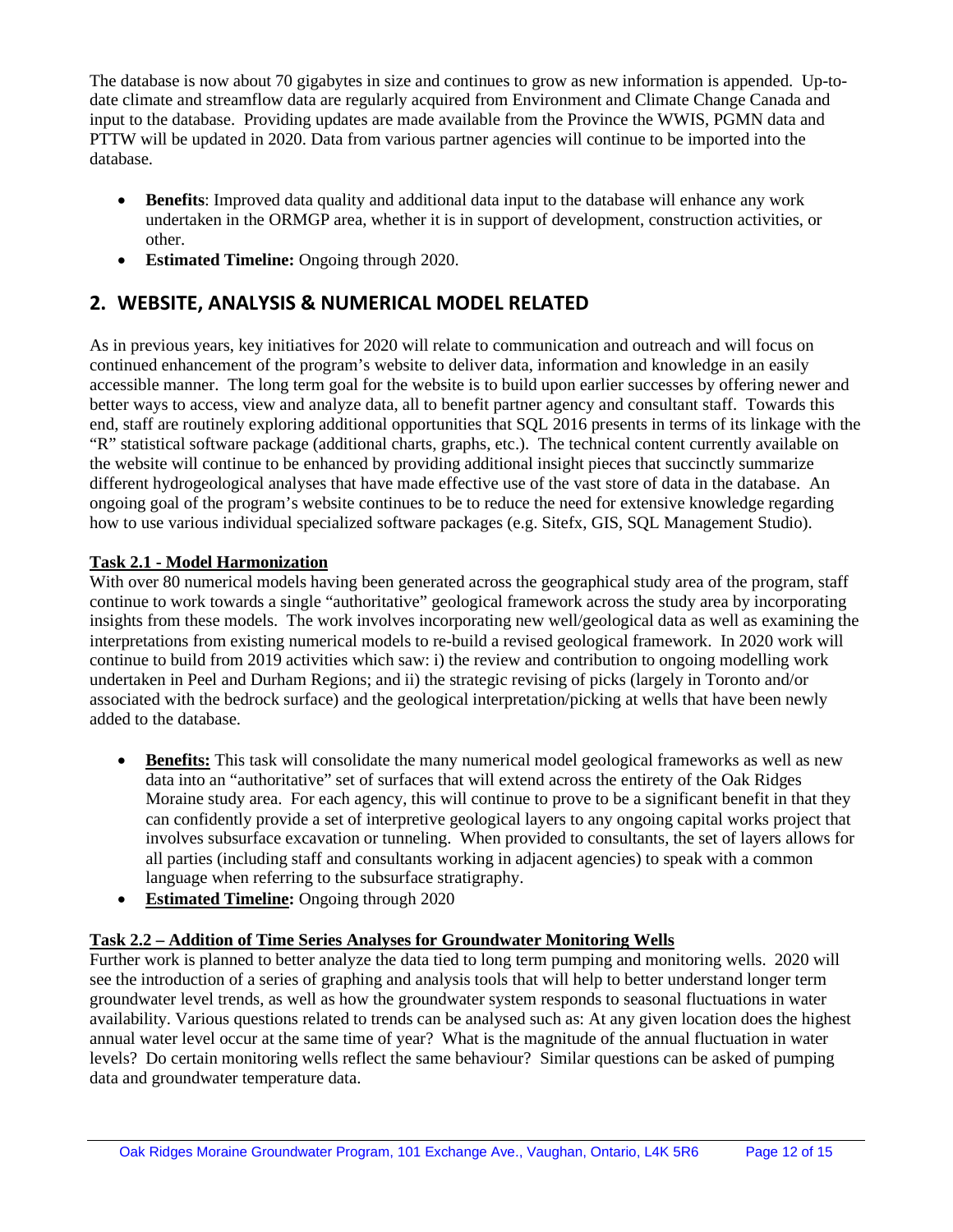- **Benefits:** The analysis and presentation of this type of analyses will help to better understand how watersheds function and how water moves through the subsurface
- **Estimated Timeline:** Summer 2020

# **Task 2.3 - Mapping of Known Groundwater Problem Areas**

In 2019 the mapping of groundwater "Areas of Concern", i.e. those areas where subsurface construction works could lead to considerable problems and excessive costs, were finalized for Richmond Hill and Aurora, and additional mapping was initiated in Toronto and in the south parts of Caledon around Mayfield Road. There has been an indication from partner agencies that this kind of mapping would be beneficial.

- **Benefits:** By having an understanding of subsurface conditions prior to project commencement, partner agency staff (both consultants and government) can provide preliminary knowledge regarding overall project cost and necessary efforts. Such regional maps can provide a screening tool prior to the detailed work necessary for project design.
- **Estimated Timeline:** Ongoing through 2020.

# **Task 2.4 – Investigation into Online Model Executables**

Although put forward for initiation in 2019, this task was not tackled owing to other priorities. There has been an interest in ensuring that the numerical models developed over recent years are made available for more widespread use than is currently the case. A possible solution is to develop on-line executables (e.g. input pumping rate, location, and aquifer – model run would return drawdown at a municipal well; run particle tracking routines, etc.) that would allow for non-modellers to gain insights from models for various water management decision-making and quickly assess potential impacts to their water supply.

- **Benefits:** Such tools would allow for technical staff from partner agencies to gain insights from already constructed models thus extending the benefit of the models into the future.
- **Estimated Timeline:** Initial application/tool Winter 2020.

# **Task 2.5 –Website Metadata**

As more practitioners from consultants and partner agencies visit and make use of the website, there is a need to provide additional information as to how specific maps, datasets, layers, analyses tools have been developed. In 2019 staff collated metadata for some components of the website (e.g. water table/depth to water table). Generating additional metadata will continue in 2020.

- **Benefits:** having metadata available on the website will allow users to see data sources and how specific maps and analyses that are available on the website were created. This will provide additional confidence and support to website users such that they are more reliant on using the website's products.
- **Estimated Timeline:** Winter 2020.

# **Task 2.6 – Ongoing Website Improvement**

In addition to the mapping section of the website, there is a considerable amount of scientific and background information available over several dozen web pages. This information is not often used by visitors to the website. Over the course of 2020 work will continue to make the program website more modernized and to take advantage of newer web formats (e.g. story boards, better graphics, newer templates, etc.).

- **Benefits:** Fresher modern look to website that will attract users to view and learn more about the ORMGP and its products, and by extension, the water resources of south-central Ontario.
- **Estimated Timeline:** Ongoing through 2020.

# **Task 2.7 – Website Database Access**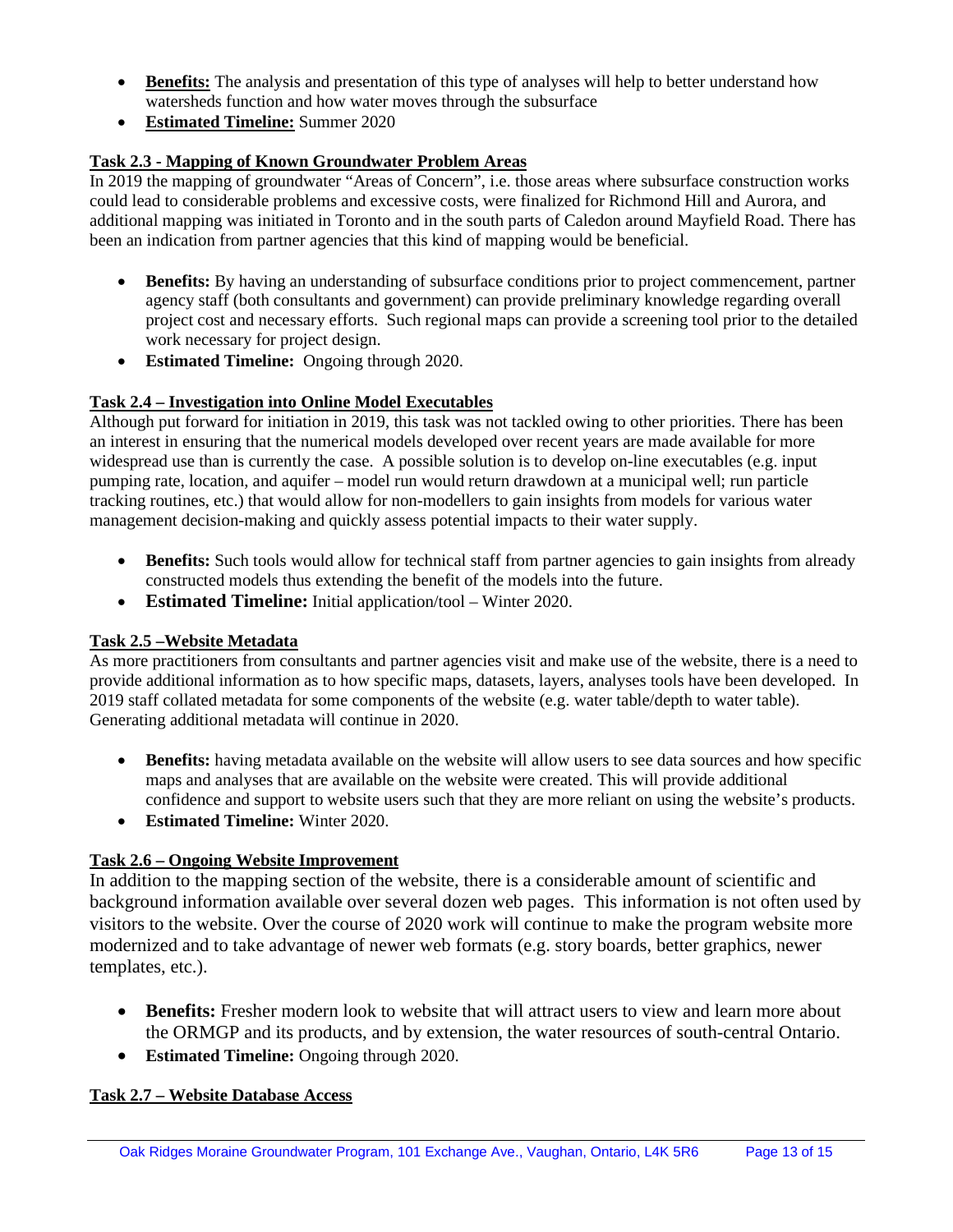This task was proposed for 2019 but due to financial constraints as well as other priorities it was not undertaken in 2019. To date, the ability to filter wells and see key information for any well was refined as a capability of the website. However, in order to make more effective use of the program's database, staff will continue to explore ways to provide users with more direct access to the database, and in particular the "Views" since they succinctly synthesize much of the information held in the database. It is proposed that tabular access be provided through a searchable web interface. In the longer term it is planned to link this to the Geocortex Mapping.

- **Benefits**: having on-line access to the database will allow practitioners from partner agencies to show and search for information while at meetings away from the office. This capability will allow outside agencies (e.g. consultants, environmental groups, provincial agencies, etc.) to gain an understanding as to the comprehensive nature and magnitude of the database and foster an appreciation as to how it can change work patterns at many agencies across the study area.
- **Estimated Timeline**: Fall 2020.

#### **Task 2.8 – Enhanced/New Mapping Tools**

As the website is used by staff from various public and private sector agencies, we will be seeking input and ideas for improving upon the maps and tools currently available on the website. As time permits, through 2020 staff will be working to develop a number of additional tools including the following:

• **Updated Water Budget Tool**

The website currently holds a water budget tool that allows for users to select an area of interest and run a water budget analysis. Work that began in 2019, will continue to update and refine the water budget tool. Once completed, the most significant change will be the conveyance to the user of the uncertainty involved in the main water budget components (recharge, Runoff, ET, precipitation), and how the various estimates vary seasonally and from year-to-year. The water budget model will be run 1000s of times with slightly modified input parameters to derive a suite of ensemble model results that will reflect all reasonable model runs. Ideally, when the user clicks on a cell they will be able to see, (for that cell) a monthly-average bar graph displaying the maximum and minimum of expected model results (e.g. recharge). Gaining an appreciation for the uncertainty associated with the water budget components will allow practitioners to reflect more reasonable estimates when providing water budget numbers and will give reviewers an acceptable range of water budget components when reviewing development proposals.

#### • **"Clip and Ship" or File Export Tool**

Staff plan to develop a tool that will allow users to clip layers and data from the website into an exportable package that can then be used external from the ORMGP website. The exported layers could be used for a number of purposes, for example to create cross-sections or to build localized numerical models.

#### • **Drainage delineation Tool**

Work will be undertaken to develop a tool that will allow users to select a point on the map and have the drainage area to that point be delineated on the map. Such a tool would be linked to the water budget tool. In addition, the characterization tool would also be linked such that these drainage areas could be readily characterized in terms of water budget components, land use, soils, etc.

**Benefits:** all actions directed to the website will be focused on providing smarter and easier ways to explore the data within the database and associated analyses/estimates, thereby reducing the time needed to acquire data for decision making.

**Estimated Timeline:** Ongoing through 2020.

# **3. OTHER**